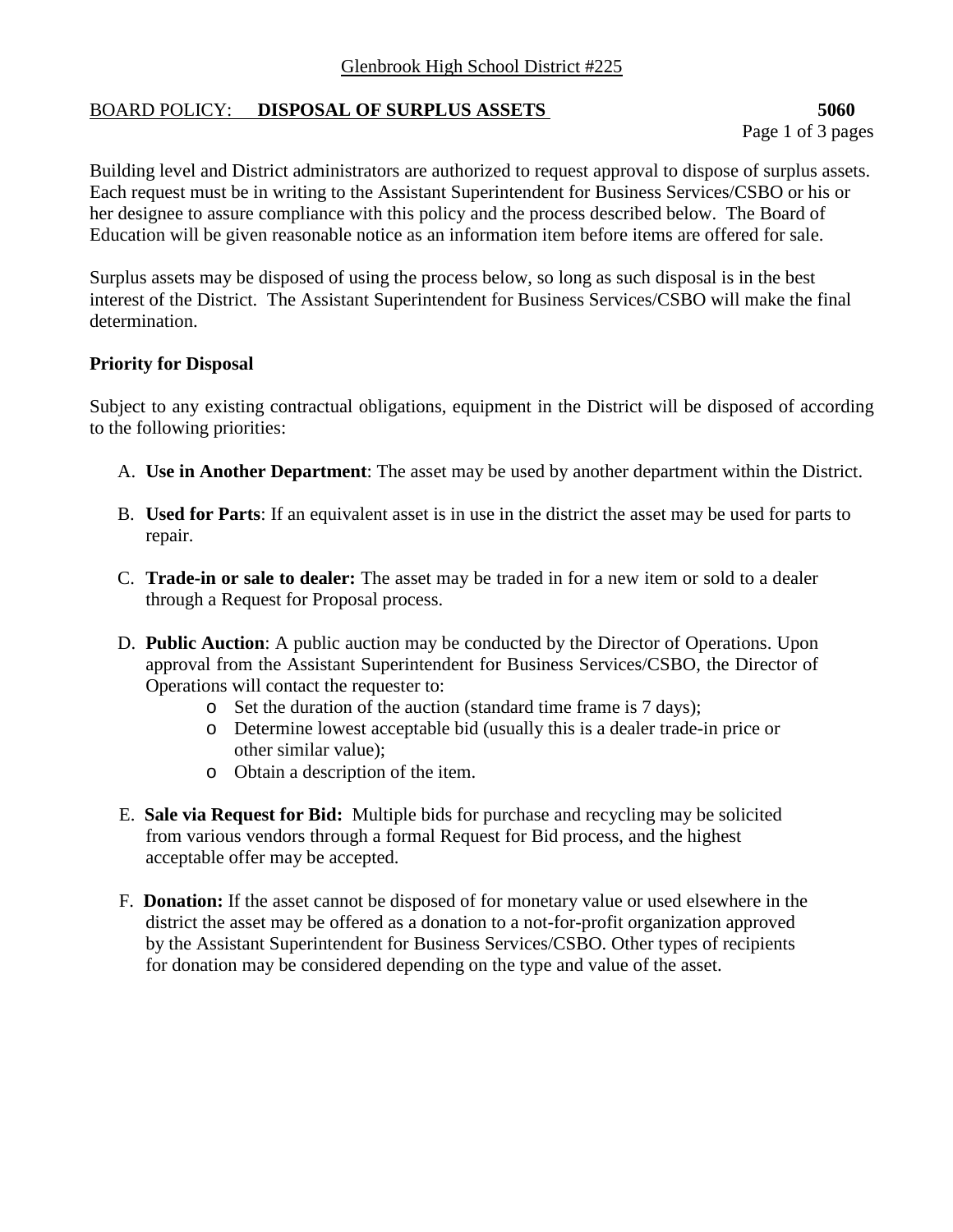G. **Junk:** If the Assistant Superintendent for Business Services/CSBO deems that the fair market value of the asset is not significant enough to warrant sale and all other methods of disposal are unsuccessful, the surplus asset may be recycled or otherwise disposed of.

The Assistant Superintendent for Business Services/CSBO and Director of Operations, their assistants, and any staff member involved in determining the lowest acceptable bid on a surplus asset are not eligible to submit bids on that asset.

Approved: November 13, 2017